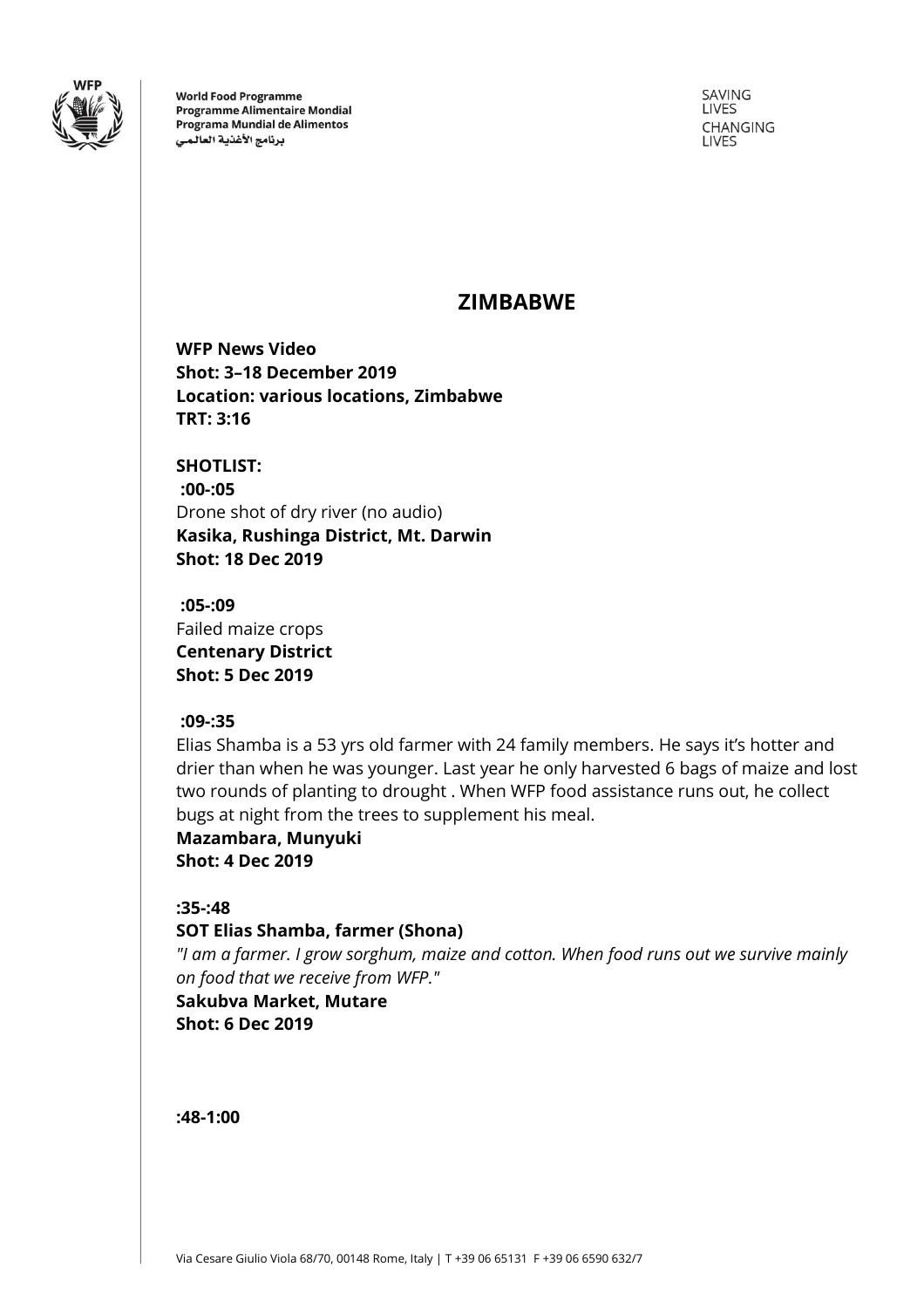

Sakubva, the second largest market in Zimbabwe. Setup of Gladys Chikukwa, tomato vendor, stacking tomatoes in boxes. **Sakubva Market, Mutare Shot: 6 Dec 2019**

#### **1:00-1:14**

#### **SOT Gladys Chikukwa, tomato vendor (English)**

*"Things are rotting in this market because of prices, because today tomatoes will go for 250, tomorrow 300 dollars, tomorrow 400 dollars and people they don't have that money."*

# **Sakubva Market, Mutare Shot: 6 Dec 2019**

#### **1:14-1:30**

Soaring fuel prices and shortages lead to long lines of cars for fuel at the petrol station.

**Mazoe, Harare Shot: 5 Dec 2019**

#### **1:30-1:42**

#### **SOT Even Chivro (Shona)**

*"We came here yesterday in the morning at 8, we are still waiting because there is no fuel, but when we came it was there. So we are still waiting but we don't know at what time it is coming"*

# **Harare Shot: 5 Dec 2019**

# **1:42-2:11**

WFP food distribution. People receive sorghum and vegetable oil. **Mazambara school, Munyuki Shot: 4 Dec 2019**

# **2:11-2:24**

**SOT Pauline Mukandakanda (Shona)**